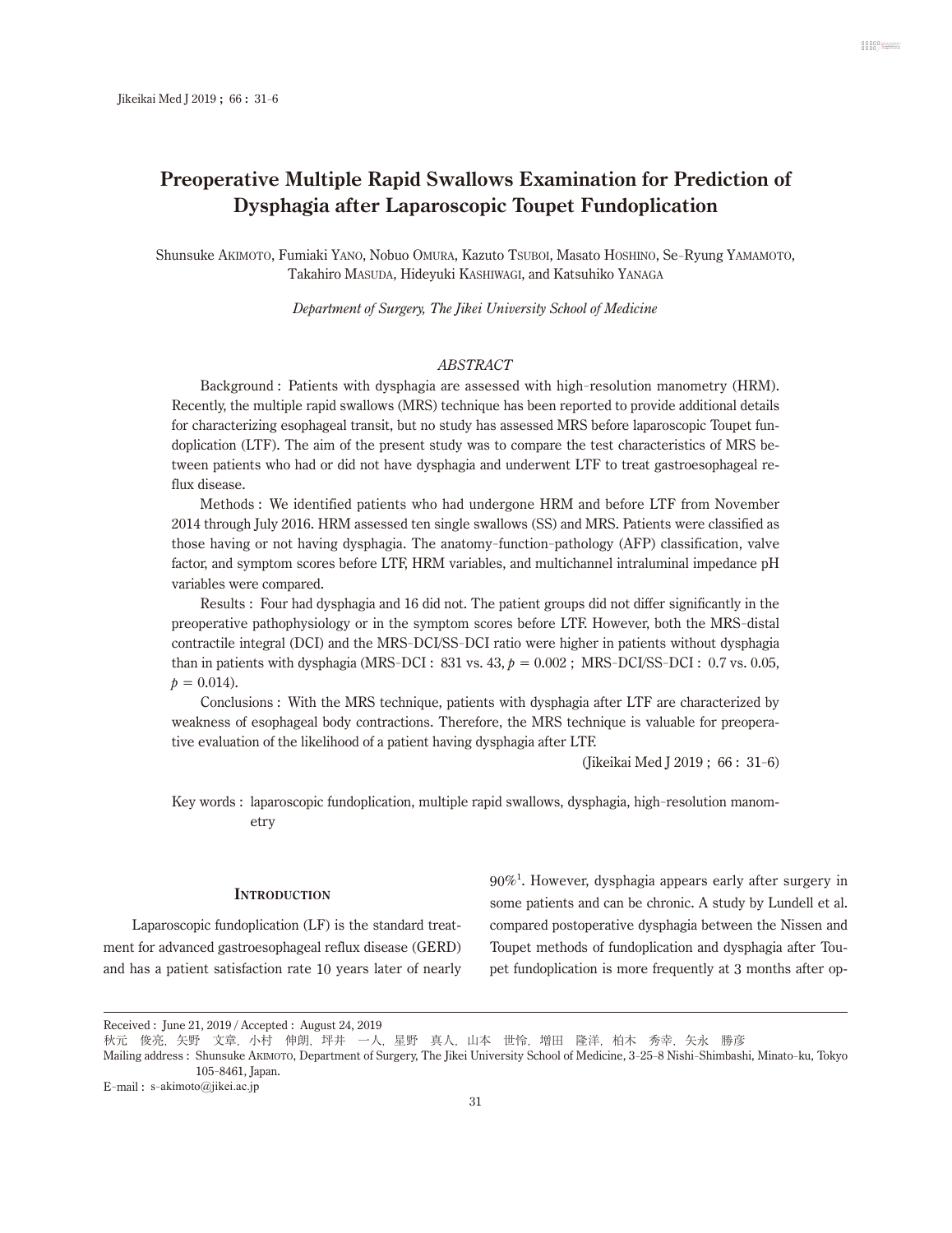eration<sup>2</sup>.

High-resolution manometry (HRM) is an examination performed to evaluate esophageal motor function. HRM is performed single swallows (SS) method and multiple rapid swallows (MRS) method. Therefore, SS is performed before surgery to evaluate the functions of the esophagogastric junction (hypotensive lower esophageal sphincter [LES] pressure or the presence of hiatal hernia or both) and of the esophageal body (fragmented peristalsis, ineffective esophageal motility, or absent contractility).

MRS has recently been introduced to evaluate the contraction reserve and provide additional details for characterizing esophageal transit<sup>3</sup> (Fig. 1). Several studies have examined MRS for predicting dysphagia after fundoplication surgery<sup>4,5</sup>, but no studies have included patients who have undergone Toupet fundoplication. In the present study, we compared the test characteristics of MRS between patients who had or did not have dysphagia and MRS examinations were performed before laparoscopic Toupet fundoplication (LTF) to treat GERD.

# **Patients and Methods**

#### *Subjects*

This study was approved by the Ethics Committee of The Jikei University School of Medicine for Biomedical Research (#30- <sup>304</sup> ; 9325). Twenty-five patients with GERD underwent SS and MRS before undergoing LTF from November 2014 through July 2016 at The Jikei University Hospital. Preoperative and postoperative symptoms were assessed via questionnaires. Of these patients, 5 were excluded from the study because they did not complete both the preoperative and postoperative questionnaires and 20 met the study criteria and were included as subjects. The 20 subjects had a mean age of 46 years (range, 30 to 80 years), and 14 subjects (70%) were men.

# *Assessment of preoperative clinical condition*

The frequency and fluency of the patients' dysphagia, heartburn, regurgitation, vomiting, and chest pain were given scores of 0 to 4. The frequency scores were as follows :  $0 =$  no symptom ;  $1 =$  symptoms 2 to 3 times per month;  $2 =$  symptoms 2 to 3 times per week;  $3 =$  symp-



Fig. 1. The upper figure shows single swallows (SS), and the lower figure shows multiple rapid swallows (MRS). Arrows indicate swallows.

The MRS examination was performed with 2- ml water boluses 4 to 6 times at 4- second intervals. Normal MRS does not have failure of contraction after last swallows.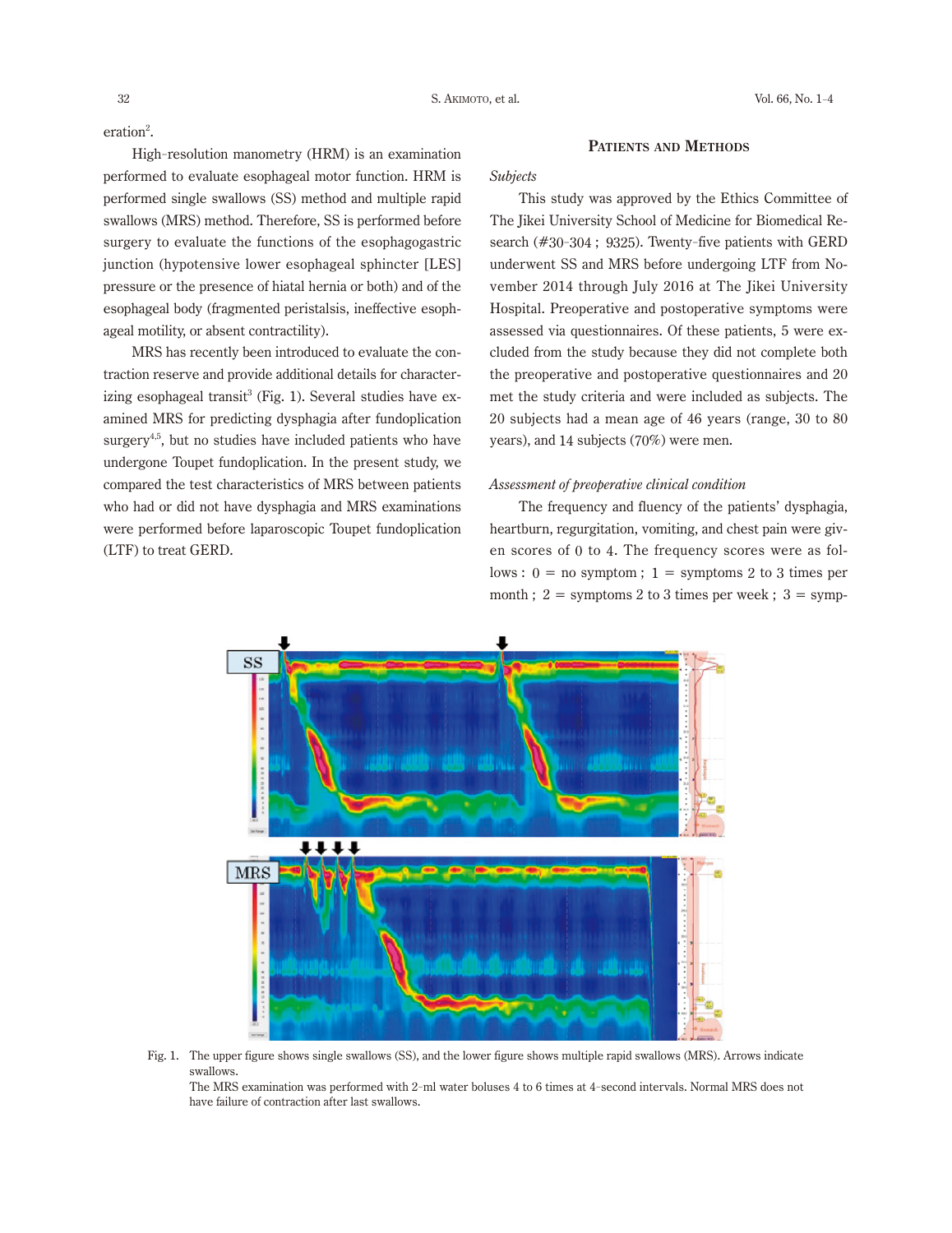toms every day; and  $4 =$  symptoms during or after or both of every meal. The fluency scores were as follows :  $0 = no$ symptom ;  $1 = \text{mild symptom}$ ;  $2 = \text{moderate symptom}$ ;  $3$  = severe symptom; and  $4$  = extremely severe symptom6 . The product of these scores (frequency score\* fluency score) was designated the "symptom score" (0- 16). A symptom score  $\geq 2$  indicated symptomatic dysphagia.

The patients were divided into 2 groups : those with dysphagia and those without dysphagia after undergoing LTF. Of the patients who had symptomatic dysphagia before surgery, none had dysphagia after surgery.

The condition of patients was assessed with the anatomy-function-pathology (AFP) classification system7 . The factors represented the following conditions : "A," hiatal hernia ; "F," acid reflux time, and "P," reflux esophagitis. The cardiac orifice was assessed with the valve factor<sup>8</sup>. We assessed the AP factor but did not analyze the F factor because the holding time of  $pH < 4$  was assessed. Each AP and valve factor were graded from 0 to 3.

#### *HRM*

The HRM was performed before LTF with a 36- channel probe having circumferential sensors at 1- cm intervals and its results were analyzed via the ManoView software program (Medtronic plc, Minneapolis, MN, USA). The pressure topography of ten SS was analyzed with the Chicago Classification of esophageal motility disorders,  $v3.0^\circ$ . The MRS examination was performed with 2- ml water boluses swallowed 4 to 6 times at an interval of less than 4 seconds (Fig. 1). The variables assessed were overall LES length, abdominal LES length, LES pressure, integrated relaxation pressure, distal contractile integral (DCI), and MRS-DCI. The MRS-DCI/SS-DCI ratio was then calculated.

#### *Multichannel intraluminal impedance pH monitoring*

Before LTF was performed, all patients underwent multichannel intraluminal impedance pH monitoring (MIIpH). Acid suppression medications (H2 receptor antagonists  $\geq 3$  days or proton-pump inhibitors  $\geq 7$  days before MII-pH) were discontinued in these patients. The catheterbased pH probe (ZAN-BG-44 ; Diversatek Healthcare, Milwaukee, WI, USA) was inserted transnasally and positioned 5 cm above the upper border of the manometrically defined LES. Variables assessed were the  $pH < 4$  holding time, epi $sodes > 5$  minutes, the longest event, liquid acid reflux, liquid nonacid reflux, total liquid reflux, symptom index, and the symptom association probability.

### *Operative method*

LTF was performed for all patients with a procedure previously described<sup>10,11</sup>. The standard procedure consisted of the suturing of the esophageal hiatus and of fundoplication. The indications for the use of a mesh to reinforce the hiatus were a A2 or A3 hiatal hernia, patient  $age \ge 75$  years, and a body mass index  $\geq 28$  kg/m<sup>2</sup>.

#### *Statistical analysis*

Characteristics of HRM (SS and MRS) and MII-pH were summarized with median values and an interquartile range  $(25<sup>th</sup>$  and  $75<sup>th</sup>$  percentiles). The Mann-Whitney U test was performed to compare the medians of the manometric and pH study values between patients with and patients without dysphagia, and the Fisher test was used to compare the percentage of male patients, surgical use of a mesh, AP factors, Valve factor, the symptom index, and symptom association probability. Statistical significance was accepted for  $p$  values  $\lt$  0.05. Statistical analysis was performed with the software program IBM® SPSS® Statistics, version 22 (IBM Corp., Armonk, NY, USA).

# **Results**

### *Demographic and clinical characteristics before LTF*

Four had dysphagia and 16 did not. Age, sex, and the body mass index did not differ significantly between patients with or without dysphagia before undergoing LTF (Table 1). The percentage of patients in whom the hiatus was reinforced with a mesh also did not differ significantly between these groups (patients without dysphagia, 31% ; patients with dysphagia,  $50\%$ ;  $p = 0.59$ ).

#### *Symptoms before LTF*

The symptom scores for heartburn, regurgitation, vomiting, and chest pain before LTF was performed did not differ significantly between the patient groups (Table 2).

# *AP values of AFP classification and valve factor before LTF*

The endoscopic state (AP value assessment) before LTF did not differ significantly between the patient groups (Table 3).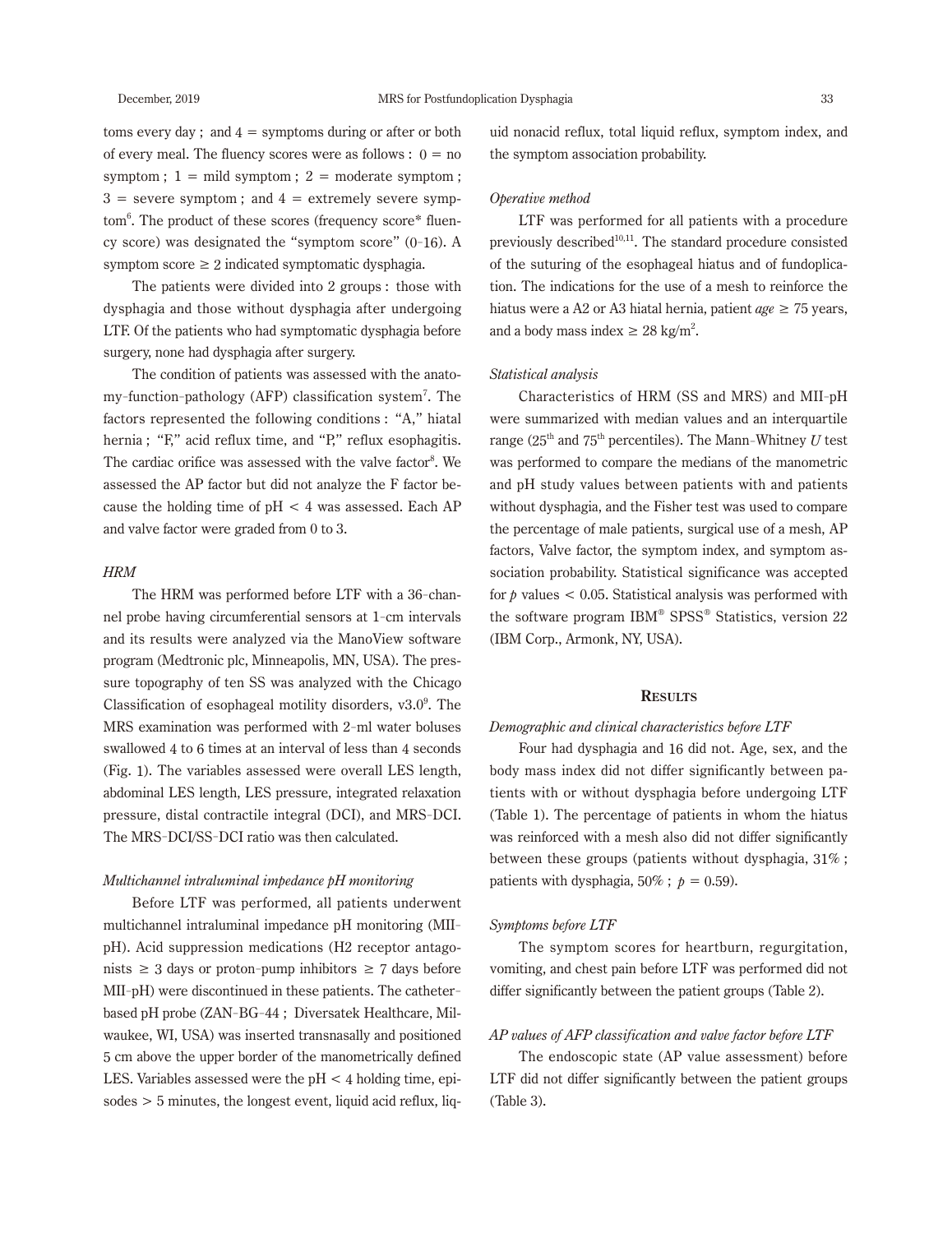Table 1. Characteristics of patients with or without dysphagia before fundoplication

|                                    | No dysphagia ( $n = 16$ ) Dysphagia ( $n = 4$ ) p value |            |      |
|------------------------------------|---------------------------------------------------------|------------|------|
| Age, years $[IQR]$                 | $45\,[40-50]$                                           | 65 [38-78] | 0.17 |
| Male                               | 12(75%)                                                 | $2(50\%)$  | 0.55 |
| Body mass index, $kg/m^2$ [IQR]    | 24 [21-29]                                              | 24 [22-24] | 0.96 |
| Duration of symptoms, months [IQR] | $46$ [12-75]                                            | 24 [15-42] | 0.35 |
| Mesh reinforcement                 | 5(31%)                                                  | $2(50\%)$  | 0.59 |

IQR : interquartile range

Table 2. Symptom scores of patients with or without dysphagia before fundoplication

|               | No dysphagia<br>$(n = 16)$ | Dysphagia<br>$(n = 4)$ | $b$ value |
|---------------|----------------------------|------------------------|-----------|
| Heartburn     | $2$ [0-7.5]                | $8[1.8-12]$            | 0.12      |
| Regurgitation | $4\,[0.3-7.5]$             | $6 [0-12]$             | 0.82      |
| Vomiting      | $0$ [0-0]                  | $0$ [0-9]              | 0.55      |
| Chest pain    | $0.00 - 31$                | $2 [0-10]$             | 0.49      |

# *Assessment of conventional SS and MRS before LTF*

Overall length, abdominal length, LES pressure, integrated relaxation pressure, and DCI did not differ significantly between the patient groups (Table 4). However, both MRS-DCI and the MRS-DCI/SS-DCI ratio were higher in patients without dysphagia than in patients with dysphagia  $(MRS-DCI: 831 vs. 43, p = 0.002; MRS-DCI/SS-DCI$  ratio :  $0.7$  vs.  $0.05$ ,  $p = 0.014$ ).

# *Assessment of MII*-*pH before LTF*

The  $pH < 4$  holding time, episodes  $> 5$  minutes, longest event, liquid acid reflux, liquid nonacid reflux, and total liquid reflux did not differ significantly between the patient groups (Table 5). The incidences of symptom index ( $\geq 50\%$ ) and of symptom association probability ( $\geq 95\%$ ) also did not

| Table 3. | Anatomy and pathology values of the anatomy-func-          |
|----------|------------------------------------------------------------|
|          | tion-pathology classification and valve factor of patients |
|          | with or without dysphagia before fundoplication            |

|                | No dysphagia<br>$(n=16)$ | Dysphagia<br>$(n=4)$ | $b$ value |
|----------------|--------------------------|----------------------|-----------|
| Anatomy        |                          |                      | 0.63      |
| A <sub>0</sub> | 3(19%)                   | $\theta$             |           |
| A1             | 8(56%)                   | 3(75%)               |           |
| A2             | 4(25%)                   | 1(25%)               |           |
| A <sub>3</sub> | $\mathbf{0}$             | $\mathbf{0}$         |           |
| Valve          |                          |                      | 0.64      |
| V <sub>0</sub> | 1(6%)                    | $\theta$             |           |
| V <sub>1</sub> | $\theta$                 | $\theta$             |           |
| V <sub>2</sub> | 2(13%)                   | $\theta$             |           |
| V <sub>3</sub> | 13 (81%)                 | $4(100\%)$           |           |
| Pathology      |                          |                      | 0.40      |
| P <sub>0</sub> | 10(63%)                  | 1(25%)               |           |
| P <sub>1</sub> | 4(25%)                   | 2(50%)               |           |
| P <sub>2</sub> | 2(13%)                   | 1(25%)               |           |
| P3             | $\mathbf{0}$             | $\mathbf{0}$         |           |

differ between the groups.

#### **Discussion**

As an established treatment for GERD, LF is extremely useful<sup>1,12-15</sup>. However, a subset of patients are dissatisfied

Table 4. High-resolution manometry and multiple rapid swallow variables of the and dysphagia patients with and without dysphagia before fundoplication

|                                       | No dysphagia $(n = 16)$ | Dysphagia $(n = 4)$   | $b$ value |
|---------------------------------------|-------------------------|-----------------------|-----------|
| Overall LES length, cm                | $2.8$ [1.8-3.4]         | $2.6$ [ $2.1 - 2.8$ ] | 0.75      |
| Abdominal LES length, cm              | $1.6$ [0-2.2]           | $0$ [0-1.4]           | 0.25      |
| LES pressure, mm Hg                   | $21$ [12-25]            | 19 [13-23]            | 0.89      |
| Integrated relaxation pressure, mm Hg | $9[6.5-10.8]$           | $6.9$ [2.8-10.7]      | 0.34      |
| $DCI$ , mm $Hg \cdot cm \cdot s$      | 1,706 [767-2,909]       | 336 [125-1,625]       | 0.050     |
| $MRS-DCI$ , mm $Hg\cdot cm\cdot s$    | 831 [407-1429]          | $43$ [9-56]           | 0.002     |
| MRS-DCI/SS-DCI ratio                  | $0.7$ [0.2-1.1]         | $0.05$ [0.06-0.4]     | 0.014     |

LES : lower esophageal sphincter ; MRS : multiple rapid swallows ; DCI : distal contractile integral ; HRM : high-resolution manometry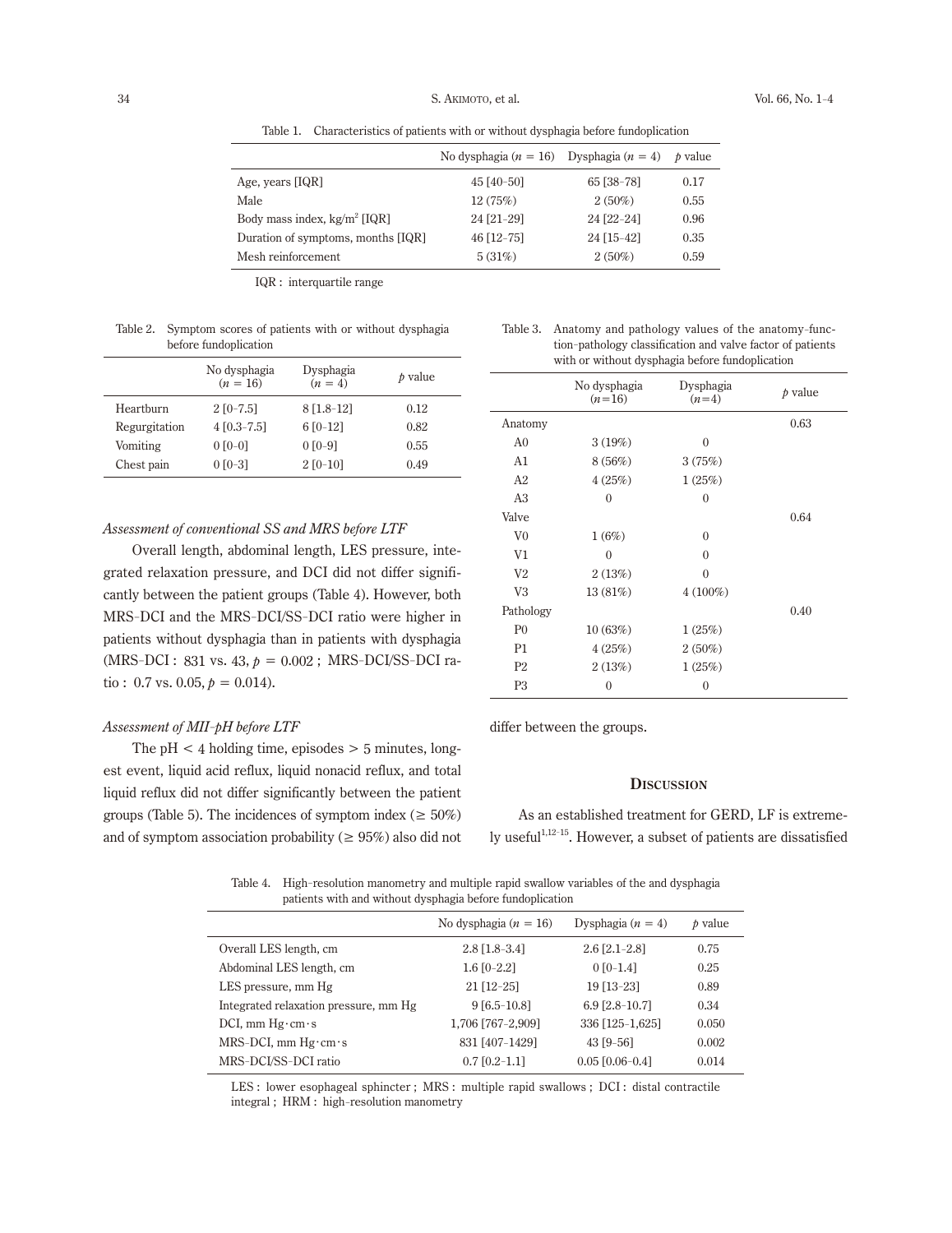| No dysphagia $(n=16)$ | Dysphagia $(n=4)$ | $b$ value |
|-----------------------|-------------------|-----------|
| $1.7$ [0.3-3.6]       | $10[2.9-41]$      | 0.053     |
| $0$ [0-1]             | $5[3-14]$         | 0.11      |
| $4$ [1-11]            | 24 [10-166]       | 0.11      |
| 25 [10-42]            | 19 [7-58]         | 1         |
| 17 [9-34]             | $19[6-40]$        | 0.96      |
| $45$ [30-71]          | 53 [17-89]        | 0.68      |
| 11(69%)               | $4(100\%)$        | 0.53      |
| 9(56%)                | 3(75%)            | 1         |
|                       |                   |           |

Table 5. Multichannel intraluminal impedance pH monitoring variables of patients with or without dysphagia before fundoplication

with symptom control and might need to undergo LF again. However, secondary fundoplication is neither as effective nor as safe as primary fundoplication. For example, the risks of intraoperative and postoperative complications are much higher for secondary antireflux surgery than for primary fundoplication<sup>16</sup>. A study by Funch-Jensen et al. has found that after secondary antireflux surgery, complications developed in  $16.9\%$  of patients<sup>17</sup>. By predicting postoperative dysphagia, the deterioration of postoperative activities of daily living can be prevented and the need for reoperation can be decreased.

The LES pressure integral is greater after fundoplication than before fundoplication<sup>16</sup>; i.e., both the resistance of the LES and the esophageal body's force of peristalsis required during swallowing is greater after surgery than before surgery.

We had thought that the load on the esophageal body increases more with MRS than with SS. As a result, the resistance to LES also increased relatively. Therefore, MRS might be a useful for predicting conditions after fundoplication. The present study suggests that patients with a weak esophageal body movement (DCI) are not able to cope with the improved LES achieved after LTF.

A study by Shaker et al has found that patients with dysphagia after laparoscopic Nissen fundoplication had a mean MRS-DCI/SS-DCI ratio of 0.73<sup>5</sup>. In contrast, the present study found that patients with dysphagia after LTF had a mean MRS-DCI/SS-DCI ratio of 0.05 (Table 4). We surmise that the difference in the DCI ratio between the previous and the present studies is because of the use of laparoscopic Nissen fundoplication (360°) or LTF (270°). Patients with a lower MRS-DCI/SS-DCI ratio might be effectively treated when 180° wrapped fundoplication was performed.

The LES pressure integral, overall length, and abdominal length values are higher after fundoplication than before fundoplication, but LES pressure values do not significantly change18. Importantly, the LES position is maintained below the crural diaphragm<sup>19</sup>. Even with  $180^\circ$  wrapped fundoplication, the length of wrapping helps maintain proper overall length and abdominal length and can maintain the function to prevent gastroesophageal reflux by proper placement of the anchor and shoulder stitches.

In the present study, the percentages of patients with "P" factor, representing reflux esophagitis, of 0 before LTF were 63% in patients without dysphagia and 25% in patients with dysphagia. These results indicate that the majority of patients without dysphagia had endoscopy-negative GERD and that the lower MRS-DCI in patients with dysphagia indicates weaker esophageal clearance.

A limitation of the present study was the small number of patients, especially patients with dysphagia. Therefore, we were not able to determine a cutoff value of MRS-DCI/ SS-DCI for predicting dysphagia. Nonetheless, the present results might be useful in future studies for examining surgical formulas for patients who have GERD requiring fundoplication with low DCI in MRS. If we are able, after accumulating more cases, to assume a cutoff value for Toupet (270°), the MRS-DCI value flexibly corresponds to 360°, 270°, or 180° of wrap range from the viewpoint of preventing dysphagia after surgery.

#### **Conclusion**

The present study has found that patients with dysphagia after LTF are characterized by weakness of esophageal body contractions during MRS and suggests that the MRS